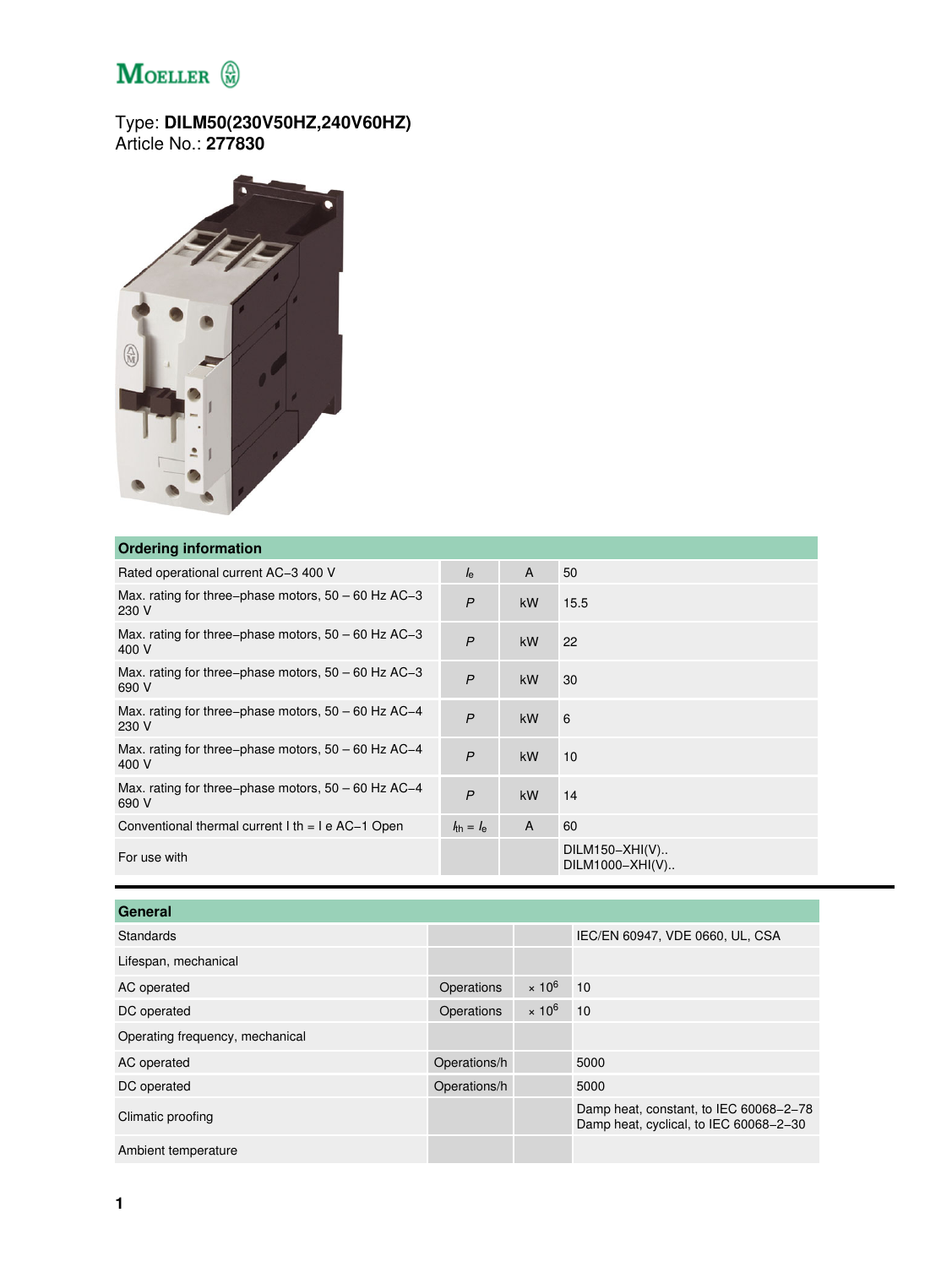| Open                                                                    |                                                 | $^{\circ}$ C    | $-25/60$                                           |
|-------------------------------------------------------------------------|-------------------------------------------------|-----------------|----------------------------------------------------|
| Enclosed                                                                |                                                 | $^{\circ}$ C    | $-25/40$                                           |
| Storage                                                                 |                                                 | $^{\circ}$ C    | $-40/80$                                           |
| Mechanical shock resistance (IEC/EN 60068-2-27)                         |                                                 |                 |                                                    |
| Half-sinusoidal shock, 20 ms                                            |                                                 |                 |                                                    |
| Main contacts                                                           |                                                 |                 |                                                    |
| Make contact                                                            |                                                 | $\mathsf g$     | 10                                                 |
| Auxiliary contacts                                                      |                                                 |                 |                                                    |
| Make contact                                                            |                                                 | g               | $\overline{\mathcal{I}}$                           |
| <b>Break contact</b>                                                    |                                                 | g               | $\mathbf 5$                                        |
| Protection type                                                         |                                                 |                 | IP <sub>00</sub>                                   |
| Protection against direct contact when actuated from<br>front (IEC 536) |                                                 |                 | Finger- and back-of-hand proof                     |
| Weight                                                                  |                                                 |                 |                                                    |
| AC operated                                                             |                                                 | kg              | 0,9                                                |
| DC operated                                                             |                                                 | kg              | 1,1                                                |
| Terminal capacity Main cable                                            |                                                 |                 |                                                    |
| Solid                                                                   |                                                 | mm <sup>2</sup> | $1 \times (2.5 - 16)$<br>$2 \times (2.5 - 16)$     |
| Flexible with ferrule                                                   |                                                 | mm <sup>2</sup> | $2 \times (2.5 - 25)$<br>$1 \times (2.5 - 35)$     |
| Stranded                                                                |                                                 | mm <sup>2</sup> | $1 \times (16 - 50)$<br>$2 \times (16 - 35)$       |
| Solid or stranded                                                       |                                                 | <b>AWG</b>      | $12 - 2$                                           |
|                                                                         |                                                 |                 |                                                    |
| flat conductor                                                          | Number of<br>segments ×<br>width x<br>thickness | mm              | $2 \times (6 \times 9 \times 0.8)$                 |
| Anschlussschraube Hauptleiter                                           |                                                 |                 | M <sub>6</sub>                                     |
| Tightening torque                                                       |                                                 | Nm              | $\ensuremath{\mathsf{3}}$                          |
| Terminal capacity Control circuit cables                                |                                                 |                 |                                                    |
| Solid                                                                   |                                                 |                 | $mm^2$ 1 × (0.75 – 4)<br>$1 \times (0.75 - 4)$     |
| Flexible with ferrule                                                   |                                                 | mm <sub>2</sub> | $1 \times (0.75 - 2.5)$<br>$2 \times (0.75 - 2.5)$ |
| Solid or stranded                                                       |                                                 | <b>AWG</b>      | $18 - 14$                                          |
| Anschlussschraube Hilfsleiter                                           |                                                 |                 | M3.5                                               |
| Tightening torque                                                       |                                                 | Nm              | 1.2                                                |
| Tool                                                                    |                                                 |                 |                                                    |
| Main cable                                                              |                                                 |                 |                                                    |
| Pozidriv screwdriver                                                    |                                                 | Size            | $\mathbf 2$                                        |
| Standard screwdriver                                                    |                                                 | mm              | $0.8 \times 5.5$<br>$1 \times 6$                   |
| Control circuit cables                                                  |                                                 |                 |                                                    |
| Pozidriv screwdriver                                                    |                                                 | Size            | $\mathbf 2$                                        |
| Standard screwdriver                                                    |                                                 | mm              | $0.8 \times 5.5$<br>$1 \times 6$                   |
| Terminal capacity Control circuit cables                                |                                                 |                 |                                                    |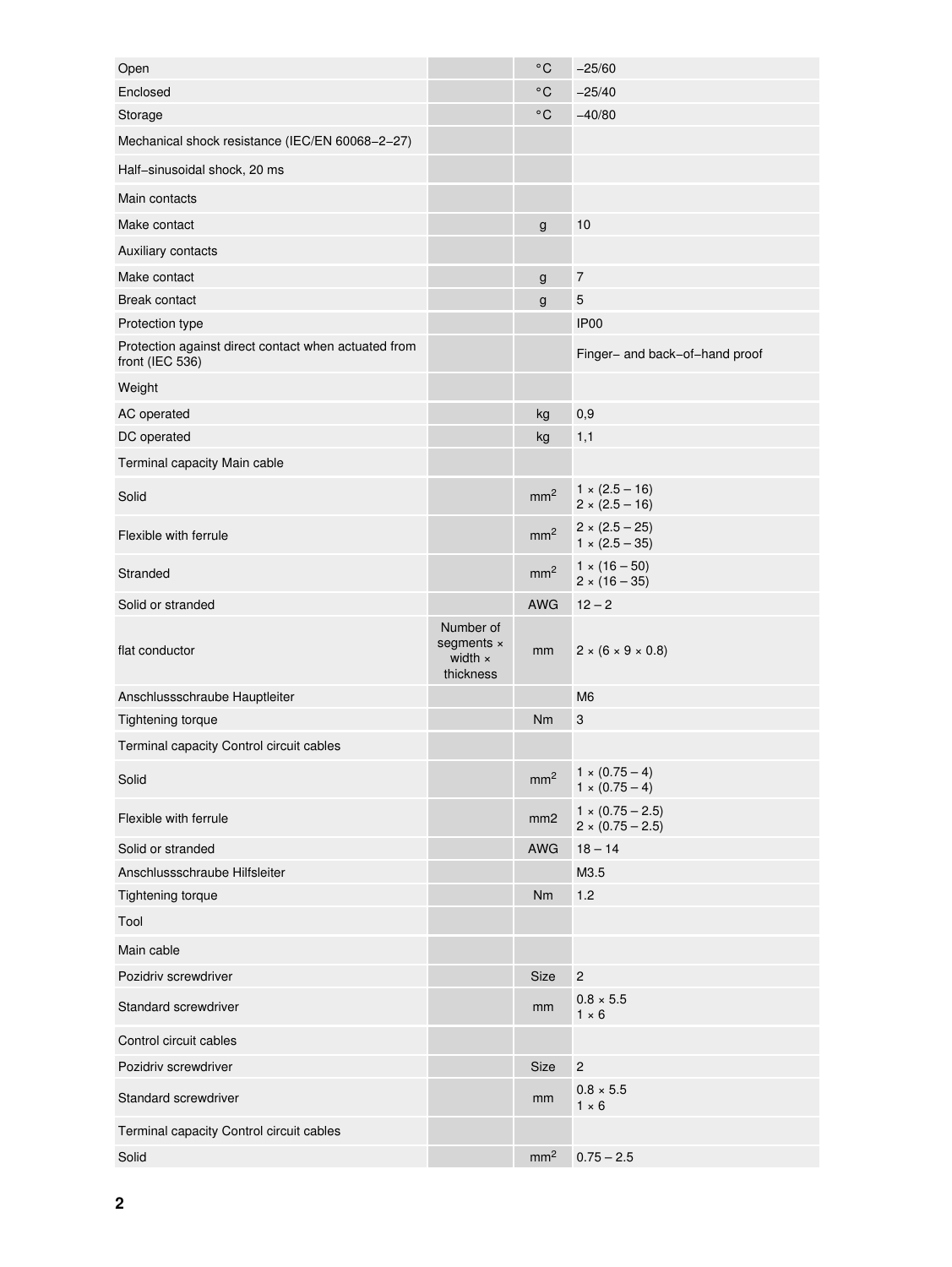| Flexible                                               |                                 | mm <sup>2</sup>           | $0.75 - 2.5$             |
|--------------------------------------------------------|---------------------------------|---------------------------|--------------------------|
| Flexible with ferrule                                  |                                 | mm <sup>2</sup>           | $0.75 - 2.5$             |
| Solid or stranded                                      |                                 | AWG                       | $18 - 14$                |
| Tool                                                   |                                 |                           |                          |
| Stripping length                                       |                                 | mm                        | 10                       |
| Screwdriver blade width                                |                                 | mm                        | 3,5                      |
| <b>Main conducting paths</b>                           |                                 |                           |                          |
| Rated impulse withstand voltage                        | $U_{\text{imp}}$                | V AC                      | 8000                     |
| Overvoltage category/pollution degree                  |                                 |                           | III/3                    |
| Rated insulation voltage                               |                                 |                           |                          |
| <b>AC</b>                                              | $U_i$                           | V AC                      | 690                      |
| Rated operational voltage                              | $U_{e}$                         | V AC                      | 690                      |
| Safe isolation to VDE 0106 Part 101 and Part 101/A1    |                                 |                           |                          |
| between coil and contacts                              |                                 | V AC                      | 440                      |
| between the contacts                                   |                                 | V AC                      | 440                      |
| Making capacity (cos O to IEC/EN 60947) up to 690<br>V |                                 | $\mathsf A$               | 700                      |
| Breaking capacity                                      |                                 |                           |                          |
| 220/230 V                                              |                                 | $\mathsf A$               | 500                      |
| 380/400 V                                              |                                 | A                         | 500                      |
| 500 V                                                  |                                 | A                         | 500                      |
| 660/690 V                                              |                                 | A                         | 320                      |
| Component lifespan                                     |                                 |                           |                          |
|                                                        |                                 |                           |                          |
| $AC-3/AC-4$                                            |                                 |                           | Tripping characteristics |
| Maximum operating frequency                            |                                 |                           |                          |
| AC-1; 400 V                                            | $I_{\rm e}$                     | Ops/h                     | 800                      |
| AC-3; 400 V                                            | $I_{\rm e}$                     | Ops/h                     | 800                      |
| AC-4; 400 V                                            | $l_{\rm e}$                     | Ops/h                     | 300                      |
| Short-circuit rating                                   |                                 |                           |                          |
| Short-circuit protection Maximum fuse                  |                                 |                           |                          |
| Type "2" coordination                                  |                                 |                           |                          |
| 400 V                                                  | gG/gL 500 V                     | $\sf A$                   | 80                       |
| 690 V                                                  | gG/gL 690 V                     | $\sf A$                   | 63                       |
| Type "1" coordination                                  |                                 |                           |                          |
| 400 V                                                  | gG/gL 500 V                     | A                         | 160                      |
| 690 V                                                  | gG/gL 690 V                     | $\boldsymbol{\mathsf{A}}$ | 80                       |
| <b>AC</b>                                              |                                 |                           |                          |
| AC-1 duty                                              |                                 |                           |                          |
| conv. therm. current 3-pole 50 - 60 Hz                 |                                 |                           |                          |
| open                                                   |                                 |                           |                          |
| at 40 °C                                               | $h_{th}$                        | $\boldsymbol{\mathsf{A}}$ | $70\,$                   |
| at 50 °C                                               | $h_{\rm th}$                    | A                         | 65                       |
| at 55 °C                                               | $h_{th}$                        | $\mathsf A$               | 63                       |
| at 60 °C<br>Enclosed                                   | h <sub>th</sub><br>$h_{\rm th}$ | A<br>$\mathsf A$          | 60<br>54                 |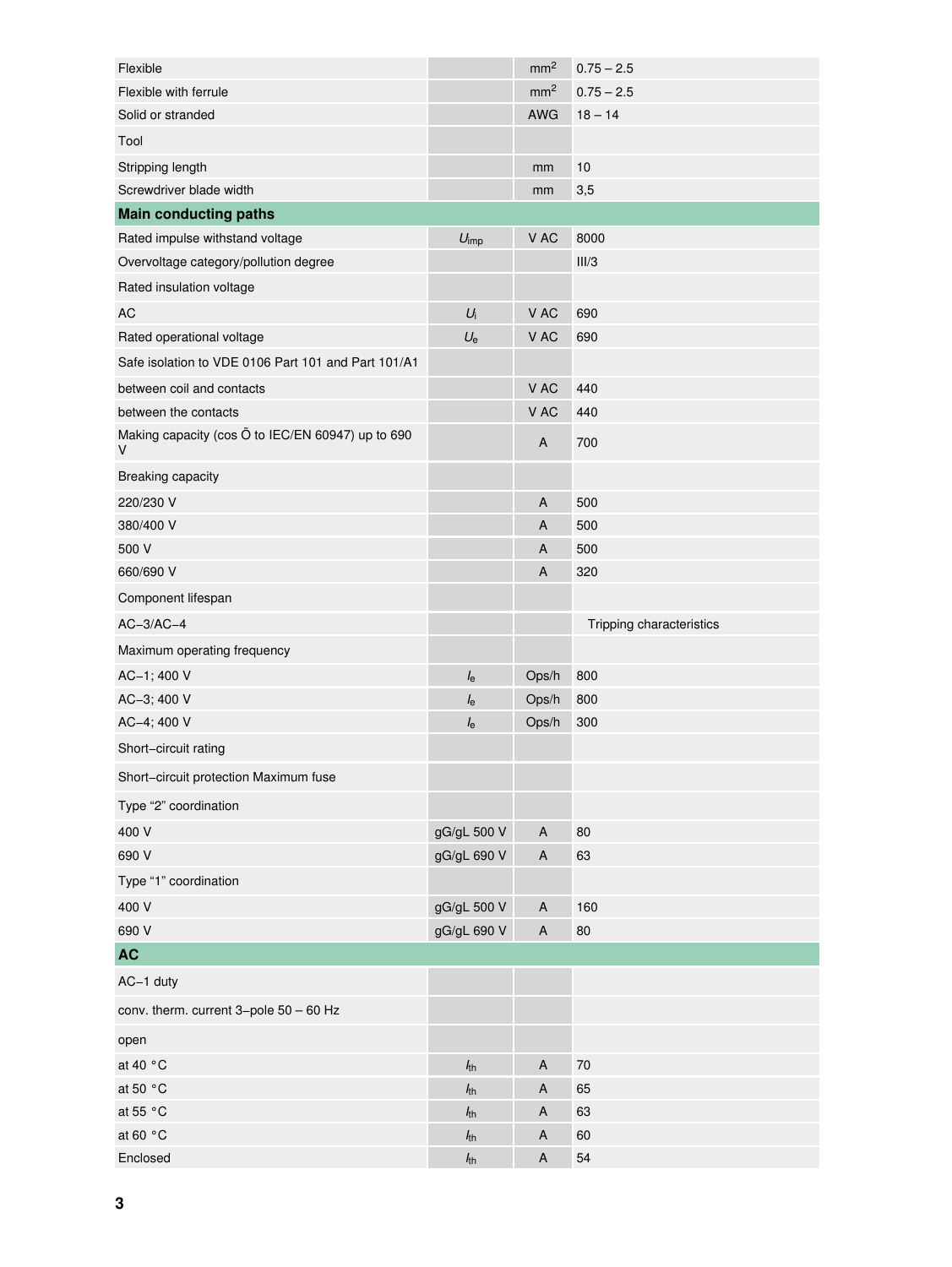| Conventional free air thermal current, 1-pole              |                  |                           |        |
|------------------------------------------------------------|------------------|---------------------------|--------|
| open                                                       | $h_{th}$         | A                         | 150    |
| Enclosed                                                   | $h_{th}$         | A                         | 135    |
| AC-3 duty                                                  |                  |                           |        |
| Rated operational current AC-3 open, 50 - 60 Hz,<br>3-pole |                  |                           |        |
| 220/230 V                                                  | $I_{\rm e}$      | A                         | 50     |
| 240 V                                                      | $I_{\rm e}$      | $\overline{A}$            | 50     |
| 380/400 V                                                  | $I_{\rm e}$      | A                         | 50     |
| 415 V                                                      | $I_{\rm e}$      | $\overline{A}$            | 50     |
| 440V                                                       | $I_{\rm e}$      | A                         | 50     |
| 500 V                                                      | $I_{\rm e}$      | A                         | 50     |
| 660/690 V                                                  | $I_{\rm e}$      | A                         | 32     |
| Motor rating                                               |                  |                           |        |
| 220/230 V                                                  | $\boldsymbol{P}$ | kW                        | 15,5   |
| 240V                                                       | $\boldsymbol{P}$ | kW                        | 17     |
| 380/400 V                                                  | $\boldsymbol{P}$ | kW                        | 22     |
| 415 V                                                      | $\boldsymbol{P}$ | kW                        | $30\,$ |
| 440 V                                                      | $\overline{P}$   | kW                        | 32     |
| 500 V                                                      | $\boldsymbol{P}$ | kW                        | 36     |
| 660/690 V                                                  | $\boldsymbol{P}$ | kW                        | $30\,$ |
| AC-4 duty                                                  |                  |                           |        |
| Rated operational current AC-4 open, 50 - 60 Hz,<br>3-pole |                  |                           |        |
| 220/230 V                                                  | $I_{\rm e}$      | $\overline{A}$            | 21     |
| 240 V                                                      | $I_{\rm e}$      | A                         | 21     |
| 380/400 V                                                  | $I_{\rm e}$      | A                         | 21     |
| 415 V                                                      | $I_{\rm e}$      | A                         | 21     |
| 440 V                                                      | $I_{\rm e}$      | A                         | 21     |
| 500 V                                                      | $I_{\rm e}$      | A                         | 21     |
| 660/690 V                                                  | $I_{\rm e}$      | $\overline{A}$            | 17     |
| Motor rating                                               |                  |                           |        |
| 220/230 V                                                  | $\boldsymbol{P}$ | $\mathsf{k}\mathsf{W}$    | $\, 6$ |
| 240 V                                                      | $\boldsymbol{P}$ | $\mathsf{k}\mathsf{W}$    | 6,5    |
| 380/400 V                                                  | $\boldsymbol{P}$ | kW                        | $10$   |
| 415 V                                                      | $\boldsymbol{P}$ | kW                        | 11     |
| 440 V                                                      | $\boldsymbol{P}$ | $\mathsf{k}\mathsf{W}$    | 12     |
| 500 V                                                      | $\boldsymbol{P}$ | kW                        | 13     |
| 660/690 V                                                  | $\boldsymbol{P}$ | $\mathsf{k}\mathsf{W}$    | 14     |
| <b>DC</b>                                                  |                  |                           |        |
| of three-phase capacitors open                             |                  |                           |        |
| DC-1 operation                                             |                  |                           |        |
| 60 V                                                       | $I_{\rm e}$      | $\boldsymbol{\mathsf{A}}$ | 60     |
| 110 V                                                      | $I_{\rm e}$      | $\boldsymbol{\mathsf{A}}$ | 50     |
| 220 V                                                      | $I_{\rm e}$      | A                         | 45     |
| 440 V                                                      | $I_{\rm e}$      | $\sf A$                   | 2,9    |
| DC-3 operation                                             |                  |                           |        |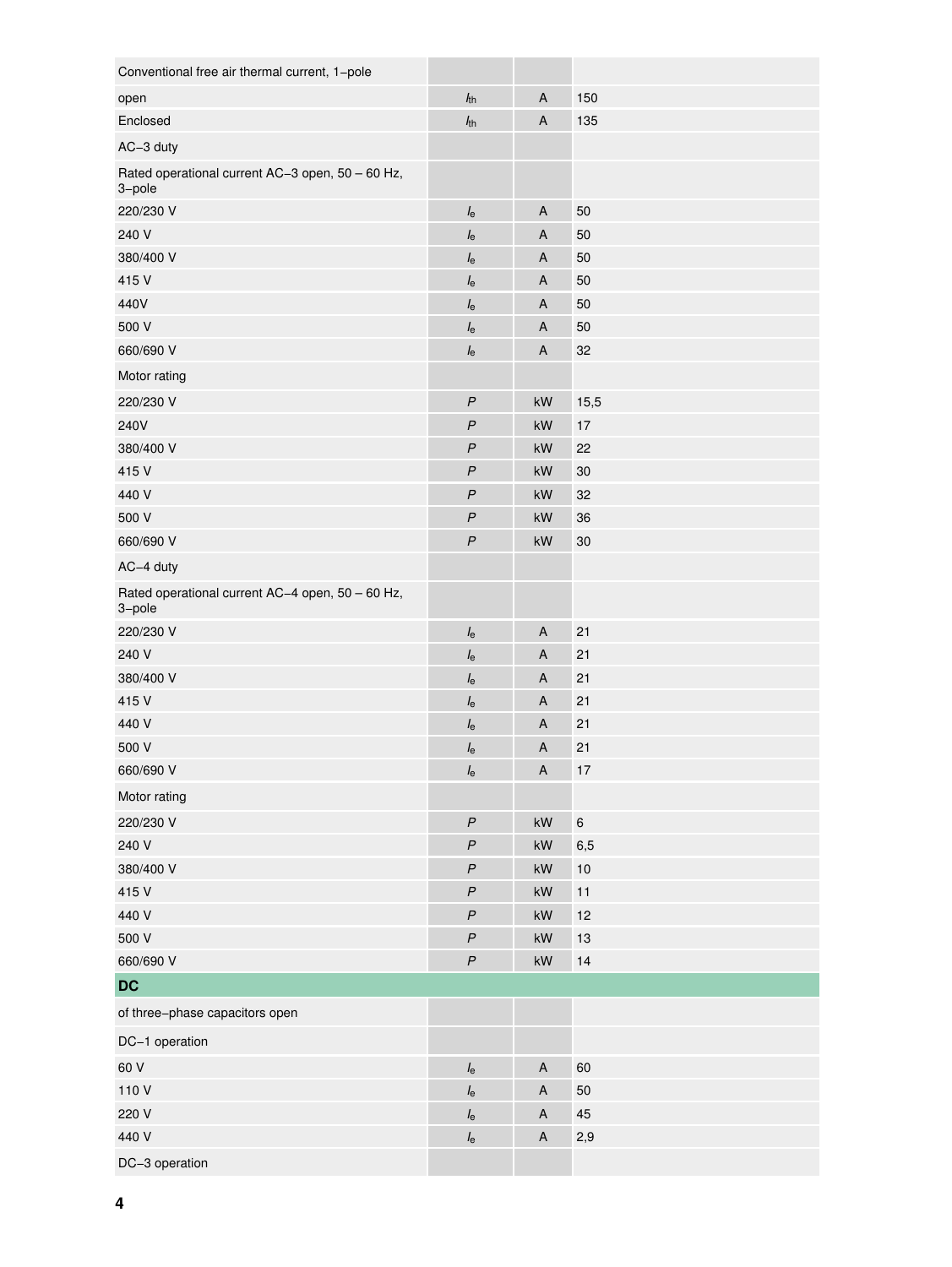| 60 V                                                                  | $I_{\rm e}$ | A            | 60            |
|-----------------------------------------------------------------------|-------------|--------------|---------------|
| 110 V                                                                 | $l_{\rm e}$ | А            | 50            |
| 220 V                                                                 | $I_{\rm e}$ | A            | 25            |
| 440 V                                                                 | $I_{\rm e}$ | A            | 0,6           |
| DC-5 operation                                                        |             |              |               |
| 60 V                                                                  | $I_{\rm e}$ | A            | 60            |
| 110 V                                                                 | $I_{\rm e}$ | A            | 50            |
| 220 V                                                                 | $I_{e}$     | A            | 25            |
| 440 V                                                                 | $I_{\rm e}$ | A            | 0,6           |
| <b>Current heat loss (3-pole)</b>                                     |             |              |               |
| Current heat loss at $l_{th}$                                         |             | W            | 16,2          |
| Current heat loss at $I_e$ to AC-3/400 V                              |             | W            | 11,3          |
| Impedance per pole                                                    |             | m&           | 1,5           |
| <b>Magnet systems</b>                                                 |             |              |               |
| Voltage tolerance                                                     |             |              |               |
| AC operated                                                           |             |              |               |
| AC operated                                                           | Pick-up     | $\times U_c$ | $0,8 - 1,1$   |
| Drop-out voltage AC operated                                          |             |              |               |
| Drop-out voltage AC operated                                          | Abfall      | $\times U_c$ | $0,3 - 0,6$   |
| DC operated                                                           |             |              |               |
| DC operated                                                           | Pick-up     | $\times U_c$ | $0,7 - 1,2$   |
| DC operated                                                           |             |              |               |
| DC operated                                                           | Abfall      | $\times U_c$ | $0,15 - 0,6$  |
| Power consumption of the coil in a cold state and 1.0<br>$\times U_c$ |             |              |               |
| 50 Hz                                                                 | Pick-up     | VA           | 130           |
| 50 Hz                                                                 | Pick-up     | W            | 80            |
| 50 Hz                                                                 | Sealing     | VA           | 14            |
| 50 Hz                                                                 | Sealing     | W            | 4             |
| DC operated                                                           | Pick-up     | W            | 24 at 24 V    |
| DC operated                                                           | Sealing     | W            | 0.5 at 24 V   |
| Duty factor                                                           |             | %DF          | 100           |
| Switching times at 100 % $U_c$ (approximate values)                   |             |              |               |
| Main contacts                                                         |             |              |               |
| AC operated                                                           |             |              |               |
| Closing delay                                                         |             | ms           | 25            |
| Opening delay                                                         |             | ms           | 25            |
| DC operated                                                           |             |              |               |
| Closing delay                                                         |             | ms           | 60            |
| Opening delay                                                         |             | ms           | 20            |
| Arcing time                                                           |             | ms           | 10            |
| <b>Electromagnetic compatibility (EMC)</b>                            |             |              |               |
| Emitted interference                                                  |             |              | to EN 60947-1 |
| Interference immunity                                                 |             |              | to EN 60947-1 |

## **Mounting position, AC− and DC operated**